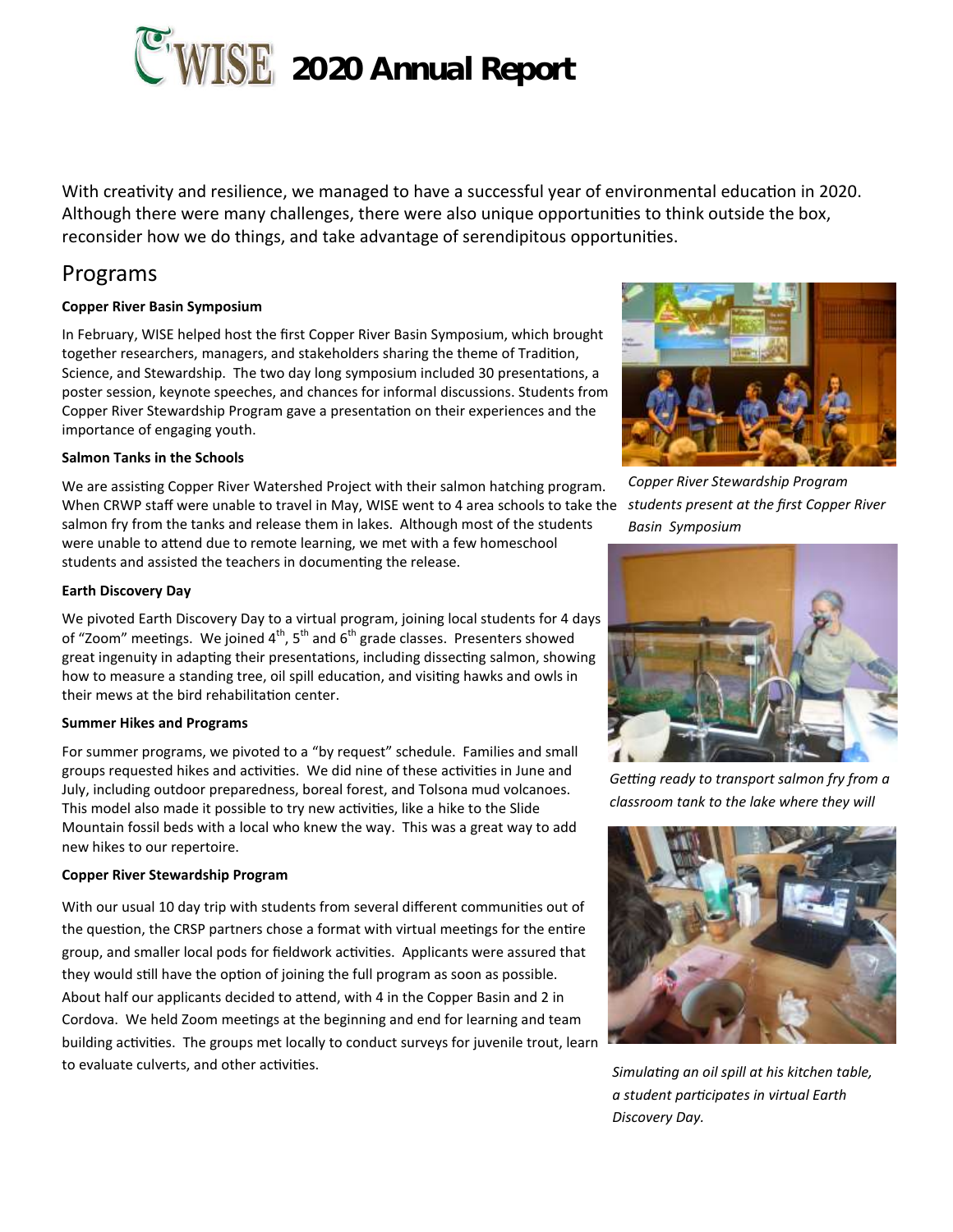

## **Aquatic Ecology Day**

Three families joined us at Silver Lake for a fun day of Aquatic Ecology activities, including setting traps for juvenile fish, learning about the water cycle, and dredging for macroinvertebrates. This activity highlighted one of the "silver linings" of our pandemic adaptations. The group had a far wider age range than our usual Aquatic Ecology Camp attendees. It was delightful to see the older kids who were familiar with the activities mentor their younger friends and siblings.

#### **Kids Don't Float**

We learned of a partially completed Kids Don't Float lifejacket kiosk project in memory of a local homesteader, and decided to it was a great project for the summer intern. He learned about everything from how wide is a highway right-of-way, to how to drill plexiglass without cracking it! The kiosk was installed at Pippin Lake, mile 80 Richardson Highway. The lifejackets got a lot of use from swimmers and boaters, a few disappeared but some new ones got added as well. Unfortunately the season ended with vandalism to our kiosk, so it was taken down and will be set up again in the spring.

#### **Changing Seasons Program**

We were delighted to be able to offer a "mostly normal" Changing Seasons program for the  $2^{nd}$  and  $3^{rd}$  graders in September. The presenters were innovative in adapting lessons, and once again we discovered new ways of doing things that we may continue. As well as school visits to Glennallen and Kenny Lake, we sent out about 40 packets of activities to students who couldn't attend. BLM staff helped in planning, and Kenny Steck was a presenter for the Web of Life station.

#### **Kotsina River Cleanup**

We got the unique opportunity to help clean up a notorious local eyesore when a contractor offered to donate the equipment and labor to remove abandoned vehicles from the Kotsina River floodplain. We teamed up with Copper River Watershed Project and other partners, and succeeded in removing about 100 cubic yards of debris, as well as hosting a volunteer event to clean up the entire area.This was another of those "silver lining" moments, we had the time and flexibility this year to step up to this kind of opportunity. BLM was instrumental in helping organize the volunteer day, and several GFO staff members.

#### **Virtual Adventures**

We teamed up with BLM and Wrangell-St. Elias National Park to host three "Virtual Adventures" this summer led by GFO Summer Ranger Amanda Friendshuh. Participants learned about the Alyeska Pipeline, visited local farms, and took a trip to McCarthy and Kennicott. As well as outreach opportunities, these were amazing learning experiences for all of the partners, pushing us out of our comfort zones to learn skills that have become essential.



*Aquatic Ecology Day Camp at Silver Lake was wet and muddy fun.*



*WISE Intern Moses Korth built this "Kid's Don't Float Lifejacket loaner station at Pippin Lake.*



*An RV Chassis is extracted from the Kotsina River at our fall cleanup with Copper River Watershed Project and Cruz Construction.*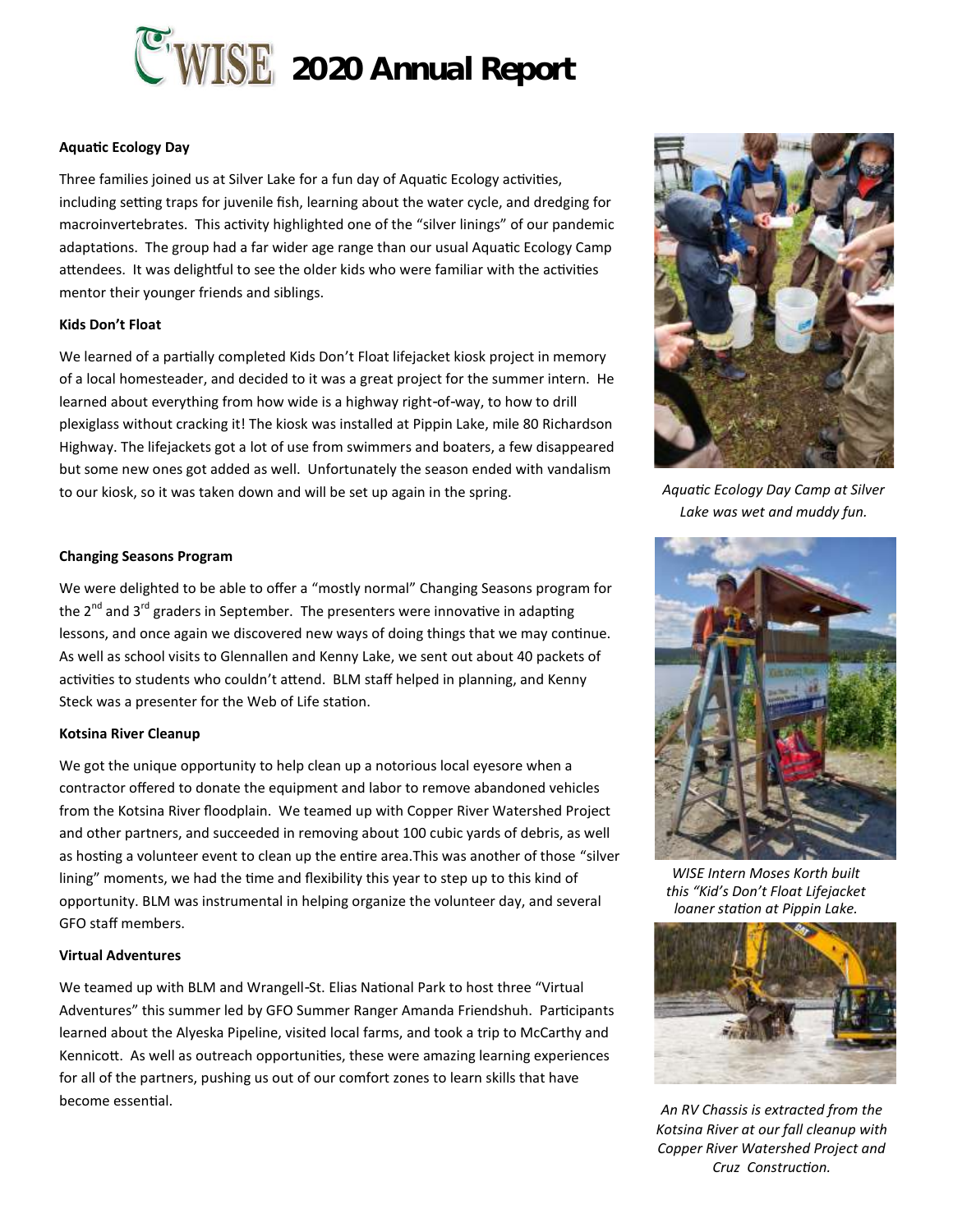

# **Discovery Packs**

To help support families learning at home, we created Discovery Packs with books and materials on science and nature topics. They are available to check out at 3 local libraries: Kenny Lake, Valdez, and Glennallen. When this stage of the project is complete there will be a total of 24 packs, and we hope to continue and grow the Discovery Pack project in the future.

# **Science Lecture Series**

The Science Lecture Series positively thrived on the pandemic! We worked with partner Prince William Sound College to implement lectures on the virtual platform Zoom. This also enabled us to feature lecturers from varied locations without dealing with travel. We had a 2-lecture series on Archaeology in Wrangell-St. Elias National Park, and also talks on caribou, bird migration, and several other topics.

# **Winter Fun Day**

Continuing with our philosophy of "something is better than nothing," and "high aspirations, low expectations," we worked with partners for a virtual winter fun day during Christmas Break. Participants who signed up ahead of time were mailed a box with materials for spruce cone elves, ice sculptures, a pine cone bird feeder, and "snowman soup." We than held a videoconference call with instructions for each project, and a lesson on identifying winter birds at the feeder. We then encouraged everyone to get outside and ski, snowshed, sled, or play!

# **Looking Ahead**

It was a year of learning and adapting, but we also were able to go ahead with many long-term projects, such as planning for our Nic'anilen na' property and developing curriculum and work plans for WISE programs. We hope that 2021 allows us to return to more normal operations, but no matter what, 2020 has helped us learn and grow.

Warm thanks to all of our supporters, partners, and program participants. Special thanks go to WISE Board of Directors and staff for their exceptional work and support, and our partners at US Bureau of Land Management Glennallen Field Office, Wrangell-St. Elias National Park, Prince William Sound College, and Copper River Watershed for being willing to think outside the box.



*These distinctive teal backpacks hold collections of books, tools, and materials for science and nature exploration.*



*Tiny spruce cone elves took over the WISE office for several weeks as we prepared for our virtual Winter Fund Day*.

Respectfully Submitted,

Polici Mays

Executive Director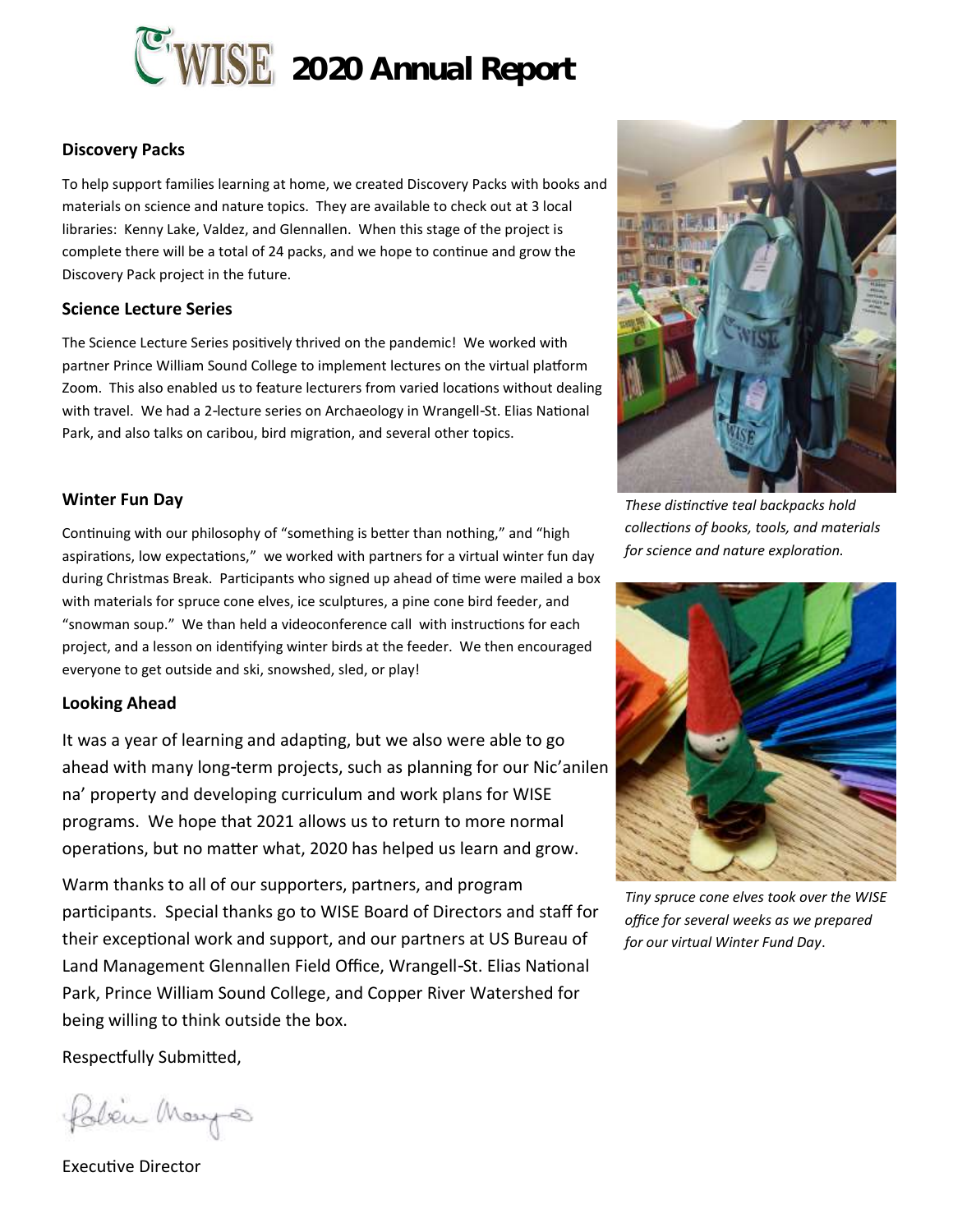

# **Education Partners**

**Copper River School District Prince William Sound College University of Alaska Fairbanks Valdez City Schools Campbell Creek Science Center**



*Claw marks on an aspen tree hint at a long-ago story.*



*Fragments of Robin's egg found near a trail spark curiosity and wonder.*

# **Nonprofit Partners**

**Alaska WildBird Rehabilitation Ahtna Heritage Foundation Copper River Watershed Project Copper Country Alliance The Foraker Group Greater Copper Valley Chamber of Commerce Great Land Trust Kenny Lake Community League Kenny Lake Public Library Prince William Sound Science Center Prince William Sound Regional Citizens Advisory Council Project Healing Waters Alaska Renewable Energy Alaska Project Wrangell Mountains Center Willow Creek Water Consortium Wellwood Conservancy**

# **Government and Tribal Partners**

**Ahtna Intertribal Resource Commission Alaska Department of Fish and Game Copper River Native Association Mount Sanford Tribal Consortium Native Village of Gakona Native Village of Gulkana Native Village of Kluti-Kaah US Bureau of Land Management US Forest Service Cordova Ranger District Wrangell-St. Elias National Park and Preserve**



*Social Distancing can still be fun! Families enjoy a hike on Glennallen's Aspen Trail*

**Photo Credits: Janelle Eklund, Paul Boos, Robin Mayo, Jolene Nashlund, Amanda Friendshuh.**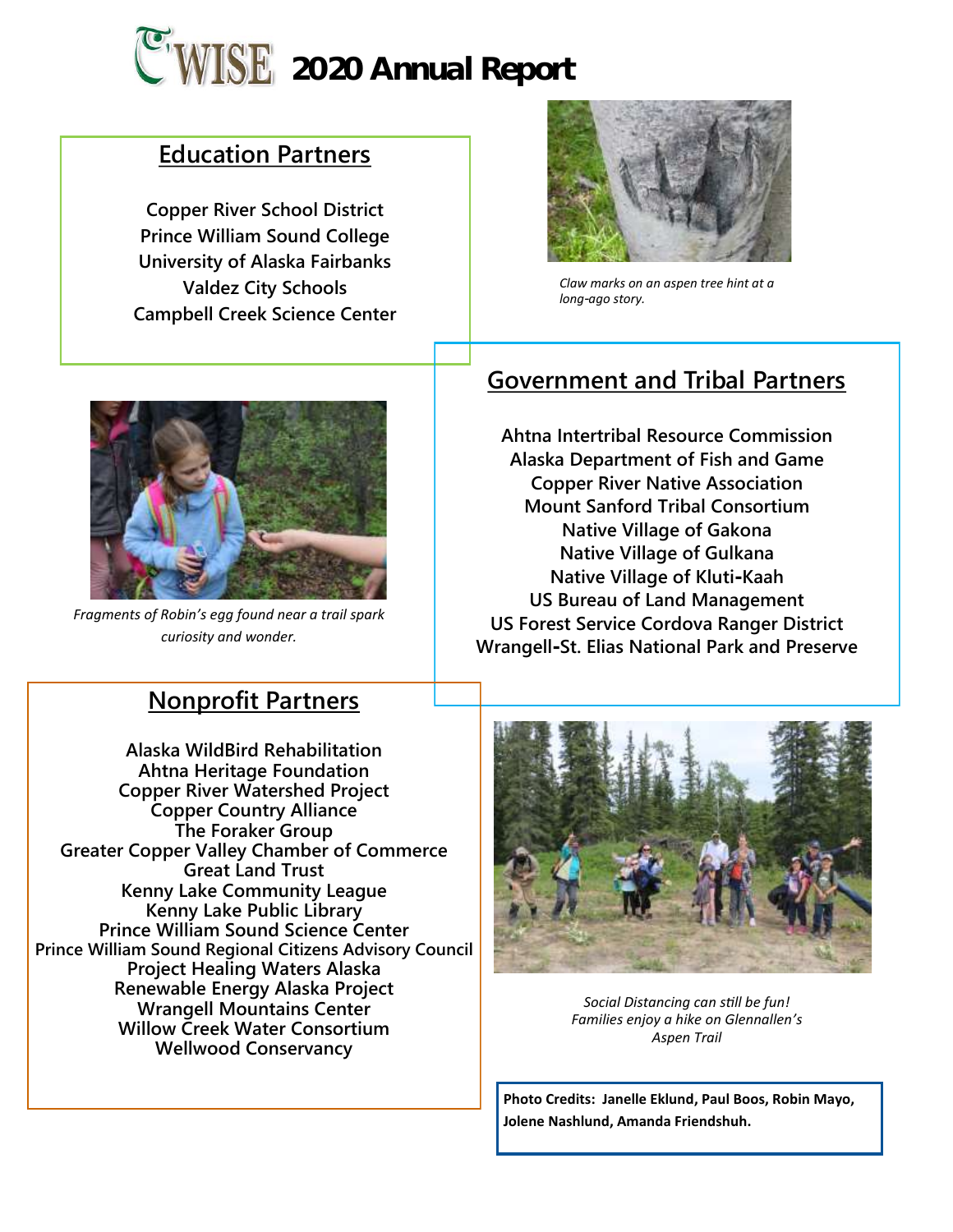

# **INCOME** Jan 1, 2020-Dec 31, 2020 **EXPENSES**

## Earned Income

| <b>Tour Sales</b>            | (5652)   |
|------------------------------|----------|
| Program Fees                 | \$242    |
| Rent                         | \$7,661  |
| Merchandise                  | \$634    |
|                              |          |
| Nonprofit and Foundation     | \$14,366 |
| Government                   | \$40,800 |
| Corporate                    | \$2,260  |
| <b>Membership and Donors</b> | \$18,156 |
| Misc. Income                 | \$5,548  |
| Total                        | \$89,015 |

| Payroll incl. Taxes and Insurance       | \$57,707 |
|-----------------------------------------|----------|
| Supplies and Equipment                  | \$6,589  |
| Insurance (except workers comp)         | \$4,697  |
| Travel                                  | \$434    |
| Stipends, Honorariums                   | \$659    |
| <b>Professional Fees and Contracts</b>  | \$4902   |
| <b>Vehicle Fuel and Maintenance</b>     | \$950    |
| <b>Staff Training</b>                   | \$1,496  |
| Advertising, Printing, and Postage      | \$1,233  |
| <b>Facility Rental</b>                  | \$250    |
| <b>Office Maintenance and Utilities</b> | \$10,959 |
| Dues, Subscriptions, and Licenses       | \$286    |
| Pass through to other nonprofits        | \$1000   |
| Refunds                                 | \$500    |
| Total                                   | \$91,662 |

| <b>Balance in Bruce James Memorial</b> |          |
|----------------------------------------|----------|
| <b>Scholarship Fund</b>                | \$3.034  |
| <b>Balance in WISE Reserve Fund</b>    | \$17.146 |



*We ARE the light at the end of the tunnel! Copper River Stewardship Program participants complete a survey of a highway culvert as part of their study of the northernmost Rainbow Trout habitat.*



**Wrangell Institute for Science and Environment** HC 60 Box 338A Copper Center, AK 99573 www.wise-edu.org contact@wise-edu.org

(907) 822-3575